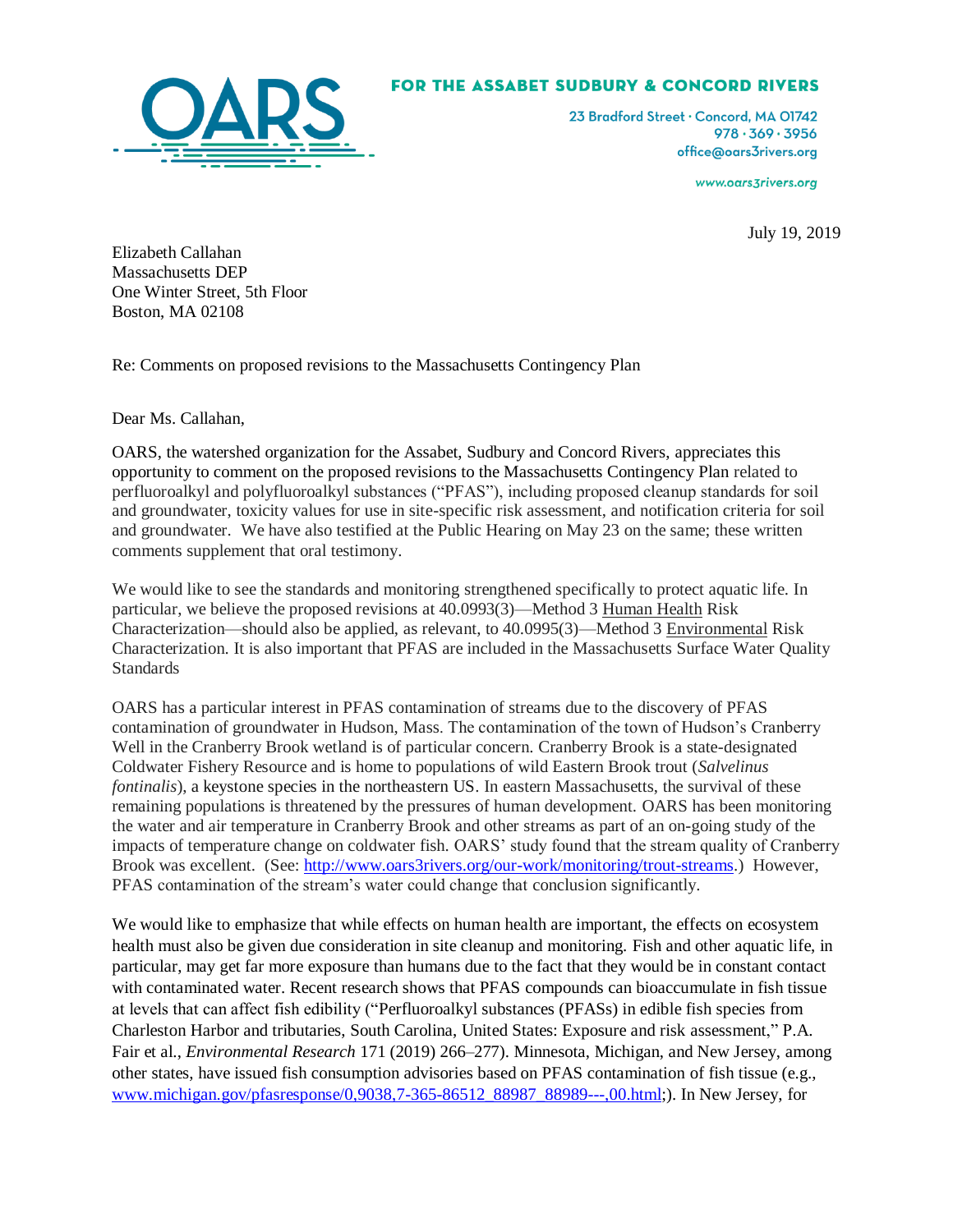example, "largemouth bass at Little Pine Lake at Pemberton in Burlington County should not be eaten more than once a year because samples of the fish there were found to contain the chemical PFOS at 73 parts per billion, or in the range at which only annual consumption is recommended, the DEP's report said." [\(https://stateimpact.npr.org/pennsylvania/2018/07/20/new-jersey-issues-first-advisories-for](https://stateimpact.npr.org/pennsylvania/2018/07/20/new-jersey-issues-first-advisories-for-consumption-of-fish-containing-pfas-chemicals/)[consumption-of-fish-containing-pfas-chemicals/\)](https://stateimpact.npr.org/pennsylvania/2018/07/20/new-jersey-issues-first-advisories-for-consumption-of-fish-containing-pfas-chemicals/)

Unfortunately, there has been less research on the impact of PFAS on fish health than on human health (e.g., see *Toxicology Letters* 231 (2014) 233–238). However, as known or suspected carcinogens, mutagens and endocrine disruptors in humans, there is reason to believe that chemicals in the PFAS family may have similar effects on aquatic wildlife. We already know that there are intersex fish in the Assabet and Sudbury Rivers and endocrine disruption is a cause for concern regarding maintaining healthy reproducing fish populations ("Evidence of estrogenic endocrine disruption in smallmouth and largemouth bass inhabiting Northeast U.S. National Wildlife Refuge Waters: a reconnaissance study," Iwanowicz et al., 2013; see: [www.oars3rivers.org/threats/water-pollution/edcs/studies\)](http://www.oars3rivers.org/threats/water-pollution/edcs/studies). We ask that MassDEP, if it has not already done so, seek input from MassWildlife on impacts on aquatic health and acceptable exposure levels for PFAS.

We support the proposed Method 1 GW-1 Standard and RCGW-1 Reportable Concentrations for PFAS applicable to groundwater protected for its current and/or future use as drinking water. We understand that the revisions propose Method 1 GW-3 Standards of 40,000 ug/l and 500 ug/l, which are applicable to groundwater that may discharge and impact aquatic receptors in surface water bodies. It is important that standards and methods for groundwater reflect that it constitutes the base flow for streams and other surface waters inhabited by aquatic species. For example, the location of test wells should be such that the samples collected provide information relevant to determining potential contamination of streams, particularly during sensitive seasons, such as spawning and during juvenile fish development when organisms are particularly sensitive to endocrine disruption, etc. Further, that test results are used to establish cleanup protocols and requirements that will in fact protect those surface waters.

The proposed revisions at 40.0993(3)—Method 3 Human Health Risk Characterization—should also be applied, as relevant, to 40.0995(3)—Method 3 Environmental Risk Characterization. It seems clear that the Method 3 approach to "Potential exposures to Human and Environmental Receptors" is intended to consider the environmental receptors both as possible conduits of harm to humans and be concerned with the harm to the "environmental receptors" themselves (aka aquatic biota/ wildlife). We believe that the latter interpretation should be clearly understood and utilized in cases involving PFAS falling under the MCP.

Under Method 3 Environmental Risk Characterization (310 CMR 40.0995) "The characterization of risk of harm to the environment shall be conducted for all current and reasonably foreseeable Site Activities and Uses identified in 310 CMR 40.0923. Characterization of the risk of harm to the environment shall include an assessment of chemical data, potential contaminant migration pathways, and an evaluation of biota and habitats at and in the vicinity of the disposal site . . ."

Under the MCP regulations 310 CMR 40.0995(3)(b)(2), a determination of "readily apparent harm" depends on visual evidence of stressed biota (e.g., fish kill), visible presence of the pollutant, or concentrations which exceed Massachusetts Surface Water Standards (314 CMR 4.00, which include USEPA Ambient Water Quality Criteria, 314 CMR 4.05(5)(e)). It is important that PFAS are included in the Massachusetts Surface Water Quality Standards as well as the Massachusetts Drinking Water Quality Standards (310 CMR 22.00) since PFAS is unlikely to result in immediate mortality of biota or be visibly present. We understand that Massachusetts currently relies on the Minnesota Pollution Control Agency